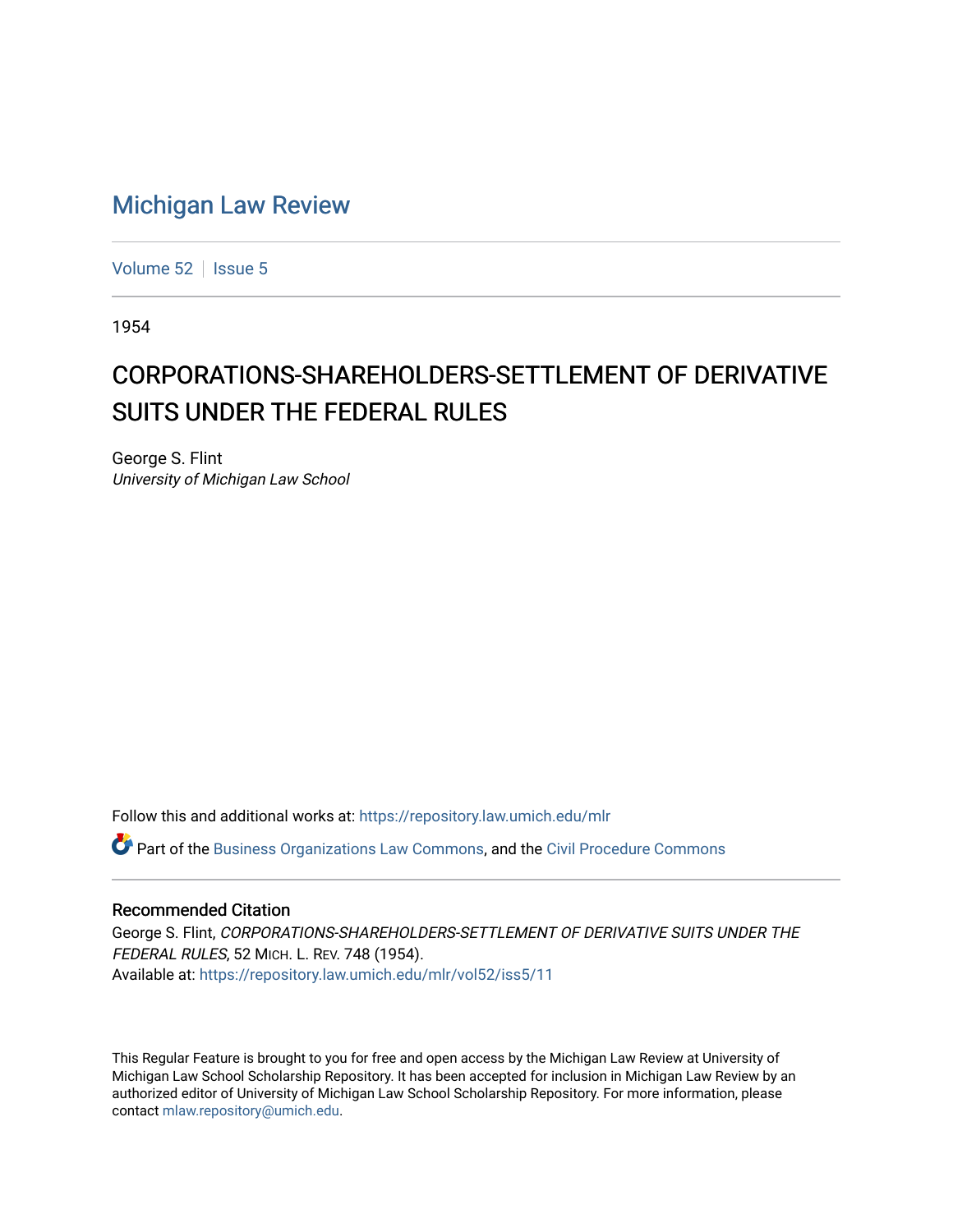CORPORATIONS-SHAREHOLDERS-SETTLEMENT OF DERIVATIVE SUITS UNDER THE FEDERAL RULEs-Plaintiff, a minority stockholder in the Kaiser-Frazer Corporation, objected to the approval by a federal district court of a settle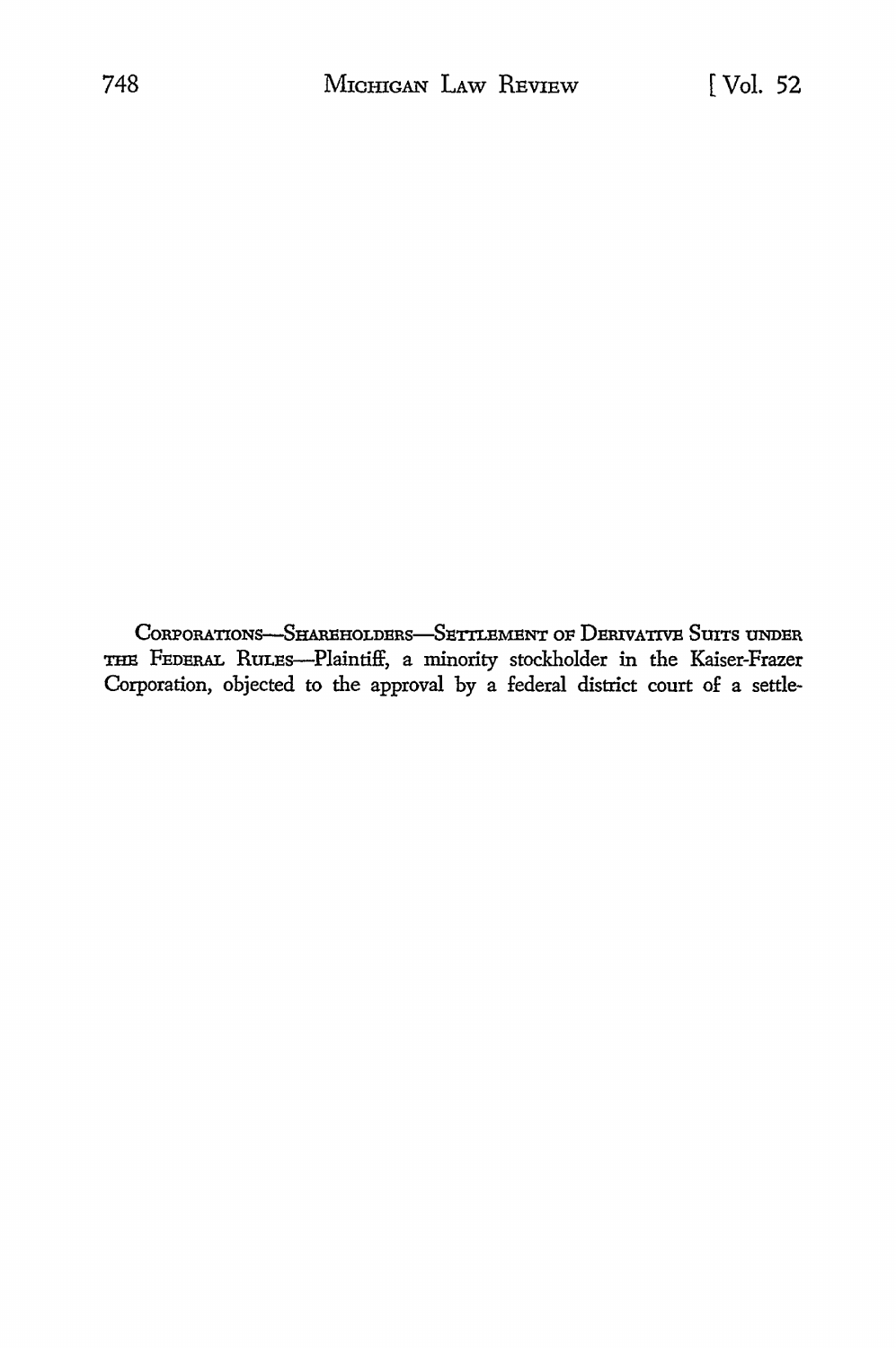1954] RECENT DECISIONS 749

ment in a stockholder's derivative action against various directors of the company and several firms in which they were interested. The compromise covered a series of similar suits filed in state and federal courts, involving contracts negotiated by the directors with defendant companies and alleged manipulations through security purchases preceding a projected issue of stock in 1948. The court had approved the compromise under rule 23(c) of the Federal Rules of Civil Procedure.1 Plaintiff contended that the settlement was collusive and a fraud on other members of the class represented by defendant stockholder in the compromise negotiations. On appeal from the judgment approving the compromise, *held,* affirmed, one judge dissenting. The policy underlying rule 23(c) is best served if the interests of the corporation are protected; where the trial court has exercised adequate supervision over the terms of a settlement, its findings are conclusive absent clear error. *Masterson* 11. *Pergament,* (6th Cir. 1953) 203 F. (2d) 315, cert. den. 346 U.S. 832, 74 S.Ct. 33 (1953).

Stockholders' derivative actions have had a checkered career in the United States.<sup>2</sup> The possibilities of bad faith inherent in derivative suits were early recognized in the courts,<sup>3</sup> and both courts and lawyers have tended in this century to look upon all such actions with a jaundiced eye.4 The growing distinction between ownership and control, however, has made the derivative suit a needed check on the acts of management, especially where interlocking directorates are involved.<sup>5</sup> Various methods of eliminating such abuses of derivative actions as nuisance or "strike" suits and fraudulent settlements have

<sup>1</sup>''Dismissal or compromise. A class action shall not be dismissed or compromised without the approval of the court. If the right sought to be enforced is one defined in paragraph (I) of subdivision (a) of this rule notice of the proposed dismissal or compromise shall be given to all members of the class in such manner as the court directs. If the right is one defined in paragraphs (2) or (3) of subdivision (a) notice shall be given only if the court requires it." 28 U.S.C. (1946) 3290.

<sup>2</sup>Although it is often stated that Foss v. Harbottle, 2 Hare 461, 67 Eng. Rep. 189 (1843), laid the foundation for the derivative action, the earlier New York case of Robinson v. Smith, 3 Paige Ch. (N.Y.) 222 (1832), allowed stockholders to sue where the corporation through its directors had refused to do so. The Virginia court in one old case refused to recognize the action: "I will also add that, if any class or set of individuals are so peculiarly circumstanced, as that their interests should conflict with those of the majority of the society, while they have undoubtedly contracted to be bound by the suffrages of that majority, they are also protected from oppression by the liberty guaranteed them, of withdrawing from the institution altogether." Currie v. Assurance Society, 4 H. & M. (Va.) 315 at 352 (1809). See Beaudette v. Graham, 267 Mass. 7, 165 N.E. 671 (1929), on effect of settlement as res judicata against corporate rights.

<sup>3</sup>Hawes v. Oakland, 104 U.S. 450 (1881).

<sup>4</sup> ". . Unfortunately, those constantly affiliated with large corporate interests have developed the habit of placing all complaining stockholders in the same category. To the large corporation law offices in the neighborhood of Wall Street or State Street or LaSalle Street, every stockholders' suit is ipso facto a strike suit. • . • So intensified has become the rancor of this attitude, that the upstart who dares to question the conduct of corporate affairs is cast outside the pale of common decency •••• " Berlack, "Stockholders' Suits: A Possible Substitute," 35 MICH. L. REv. 597 at 605 (1937).

5 See BERLE AND MEANS, THE MODERN CORPORATION AND PRIVATE PROPERTY (1932).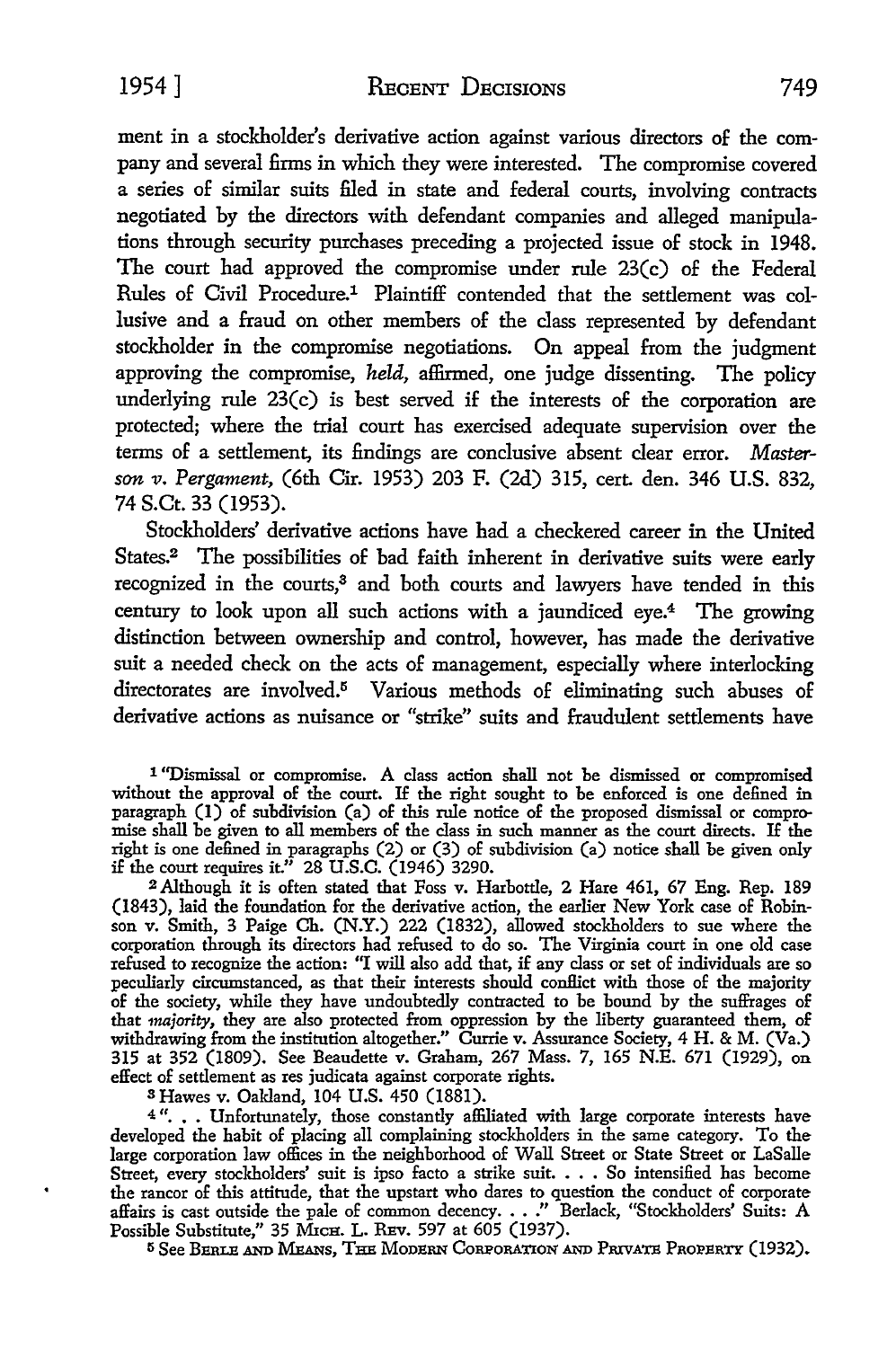been tried in both state and federal jurisdictions and have been proposed by the writers.6 Federal rule 23(c) is designed to prevent collusion in settlement by providing for notice to stockholders and the approval of the court, but it does not tend to discourage derivative actions.<sup>7</sup> Remedies other than requiring the approval of settlements by the court have been used in the past, with inconsistent results.<sup>8</sup> Where dismissal by the court on the merits is involved, however, it is held that rule  $23(c)$  does not apply.<sup>9</sup> In the principal case the policy of the rule seems to have been properly effectuated.10 The case suggests that collusive action in stockholders' suits may be prevented most effectively on the trial level, where the court is best equipped to examine all the facts in these often multi-faceted controversies. Certainly the application of the rule should be directed toward minimizing the cost to the corporation while affording adequate hearing to the dissenting stockholders.<sup>11</sup> The principal case, a strong one for reversal viewed strictly on the record, would seem to point emphatically to this conclusion. The philosophy of the court may be analogized to the usual reviewing policy toward the findings

6 See, e.g., Berlack, "Stockholders' Suits: A Possible Substitute," 35 MICH. L. REv. 597 (1937) (state administrative tribunal advocated to prosecute and decide derivative actions); Pierce, "Security for Expenses in Stockholders' Derivative Actions," MICHIGAN LEGAL STUDIES, CURRENT TRENDS IN STATE LEGISLATION 388 (1952) (state statutes obligating suing stockholder to give security for expenses of the suit to the corporation); Mc-Laughlin, "Capacity of Plaintiff-Stockholder to Terminate a Stockholder's Suit," 46 YALB L.J. 421 (1936) (advocating unanimous or majority vote on the contested act of directors).

7 Some state statutes have this purpose. See Pierce, "Security for Expenses in Stockholders' Derivative Actions," MICHIGAN LEGAL STUDIES, CURRENT TRENDS IN STATE LEGISLATION 388 (1952). Hornstein has vigorously criticized the New York statute, which he states did not have support in the legal profession, but was rushed through under Chamber of Commerce auspices. Hornstein, "The Death Knell of Stockholders' Derivative Suits in New York,'' 32 CALIP. L. REv. 123 (1944).

<sup>8</sup>The usual procedure was entry of a consent judgment. Court supervision might or might not be a part of this. Fairly close scrutiny was exercised in Gerith Realty Corp. v. Normandie Nat. S. Corp., 154 Misc. 615, 276 N.Y.S. 655 (1933); Whitten v. Dabney, 171 Cal. 621, 154 P. 312 (1915) (the representative stockholder plaintiff was likened to guardian ad litem). The inadequacies of the former federal practice, especially regarding notice to stockholders, are exhibited by Rogers v. Hill, (D.C. N.Y. 1940) 34 F. Supp. 358.

9 Massaro v. Fisk Rubber Co., (D.C. Mass. 1941) 36 F. Supp. 382; Hutchinson v. Fidelity Inv. Assn., (4th Cir. 1939) 106 F. (2d) 431.

10 The only note appended to rule 23(c) in the report of the advisory committee on the federal rules is a citation to McLaughlin, "Capacity of Plaintiff-Stockholder to Terminate a Stockholder's Suit," 46 YALB L.J. 421 (1936). See H. Doc. No. 588, 75th Cong., 3d sess. (1938). McLaughlin criticizes the use of the consent judgment as a procedural device in settlement of the suits, since it can only be set aside on a showing of fraud or collusion, which are difficult of proof in the circumstances.

11 Some courts have stressed the rights of the stockholders rather than those of the corporation. Massaro v. Fisk Rubber Corp., note 9 supra; Hutchinson v. Fidelity Inv. Assn., note 9 supra; May v. Midwest Refining Co., (1st Cir. 1941) 121 F. (2d) 431. The lastnamed case is of particular interest. The court denied the corporate right of action because the rescission asked would lead to an inequitable result, but granted the stockholder relief of \$1,246.22 plus attorney's fees of \$40,800.